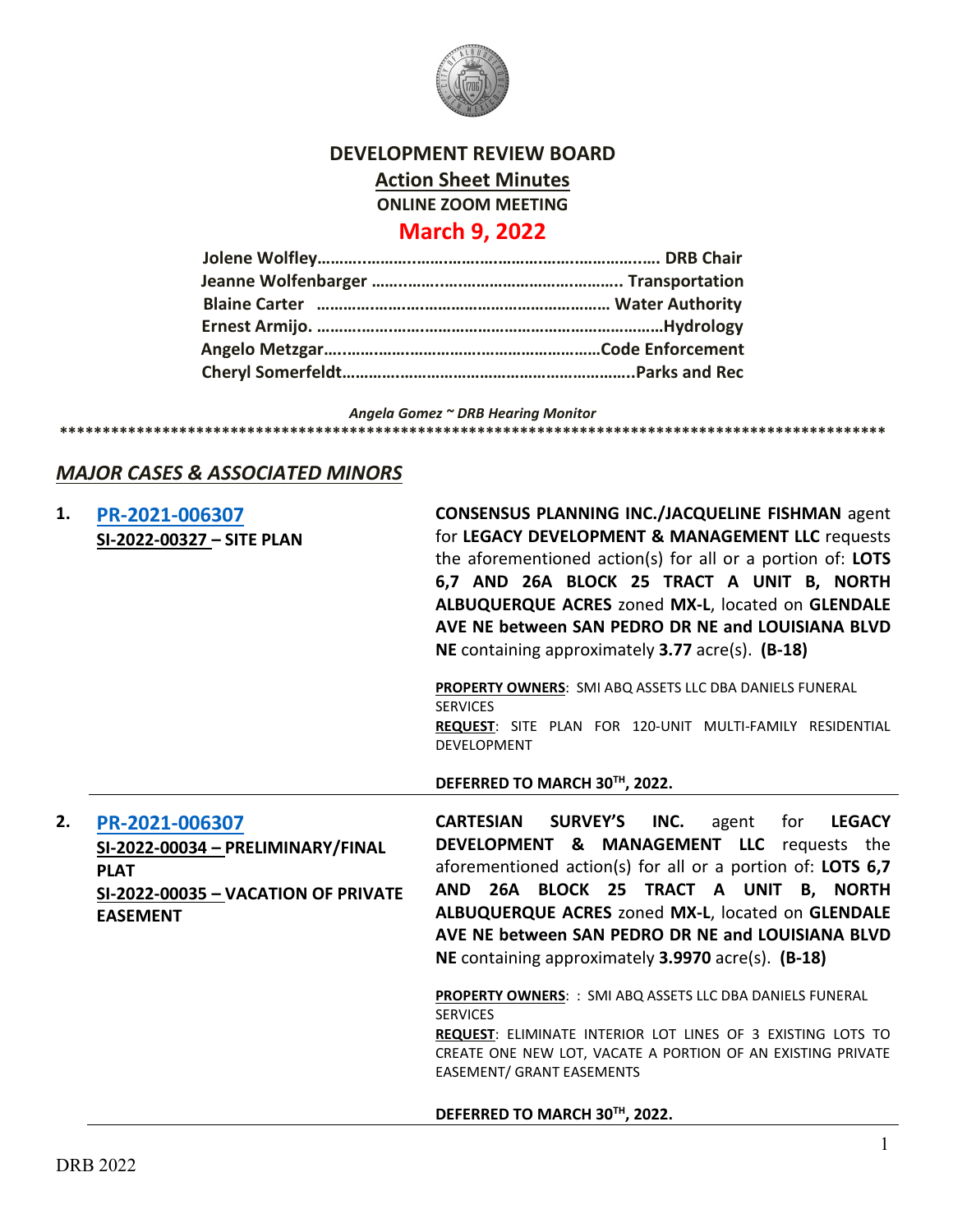| 3. | PR-2021-006258<br>SI-2022-00057 - SITE PLAN                        | TIERRA WEST, LLC agent for BRUNACINI DEVELOPMENT<br>LTD CO requests the aforementioned action(s) for all or a<br>portion of: TRA-1-A A-2 A, JOURNAL CENTER PHASE 2,<br>UNIT 2 zoned NR-BP, located on RUTLEDGE ST NE between<br>RUTLEDGE RD NE and BARTLETT ST NE containing<br>approximately 4.7483 acre(s). (D-16, D-17) [Deferred from                                                                                                                                                                          |
|----|--------------------------------------------------------------------|--------------------------------------------------------------------------------------------------------------------------------------------------------------------------------------------------------------------------------------------------------------------------------------------------------------------------------------------------------------------------------------------------------------------------------------------------------------------------------------------------------------------|
|    |                                                                    | 2/2/22, 2/16/22, 3/2/22]<br>PROPERTY OWNERS: BRUNACINI DEVELOPMENT LTD CO<br><b>REQUEST: DRB SITE PLAN</b>                                                                                                                                                                                                                                                                                                                                                                                                         |
|    |                                                                    | IN THE MATTER OF THE AFOREMENTIONED APPLICATION,<br>BEING IN COMPLIANCE WITH ALL APPLICABLE REQUIREMENTS<br>OF THE DPM AND THE IDO, WITH THE SIGNING OF THE<br>INFRASTRUCTURE LIST ON MARCH 9TH, 2022, THE DRB HAS<br>APPROVED THE SITE PLAN. FINAL SIGN-OFF IS DELEGATED TO<br><b>HYDROLOGY FOR AMAFCA APPROVAL ON THE RUN DOWN AS</b><br>DISCUSSED, AND TO PLANNING FOR BOTH THE RECORDED<br><b>INFRASTRUCTURE IMPROVEMENTS AGREEMENT AND THE</b><br>RECORDED PLAT PRIOR TO FINAL SIGN-OFF.                      |
| 4. | PR-2021-006258<br>SD-2022-00005 - PRELIMINARY/FINAL<br><b>PLAT</b> | CSI - CARTESIAN SURVEYS, INC. agent for BRUNACINI<br>DEVELOPMENT LTD CO. requests the aforementioned<br>action(s) for all or a portion of: TRACT A-1-A, A-2-A, UNIT 2,<br>JOURNAL CENTER PHASE 2 zoned NR-BP, located on<br>RUTLEDGE ST NE between RUTLEDGE RD NE and<br>BARTLETT ST NE containing approximately 4.7483 acre(s).<br>(D-16 & D-17) [Deferred from 1/19/22, 2/2/22, 2/16/22, 3/2/22]<br>PROPERTY OWNERS: BRUNACINI DEVELOPMENT LTD CO.<br>REQUEST: CREATE ONE NEW TRACT FROM TWO EXISTNG PORTIONS OF |
|    |                                                                    | <b>TRACTS</b><br>IN THE MATTER OF THE AFOREMENTIONED APPLICATION,<br>BEING IN COMPLIANCE WITH ALL APPLICABLE REQUIREMENTS<br>OF THE DPM AND THE IDO THE DRB HAS APPROVED THE<br>PRELIMINARY/ FINAL PLAT. FINAL SIGN OFF IS DELEGATED TO<br>PLANNING FOR UTILITY COMPANY SIGNATURE, AMAFCA                                                                                                                                                                                                                          |

**SIGNATURE AND THE AGIS DXF FILE.**

# *MAJOR CASES*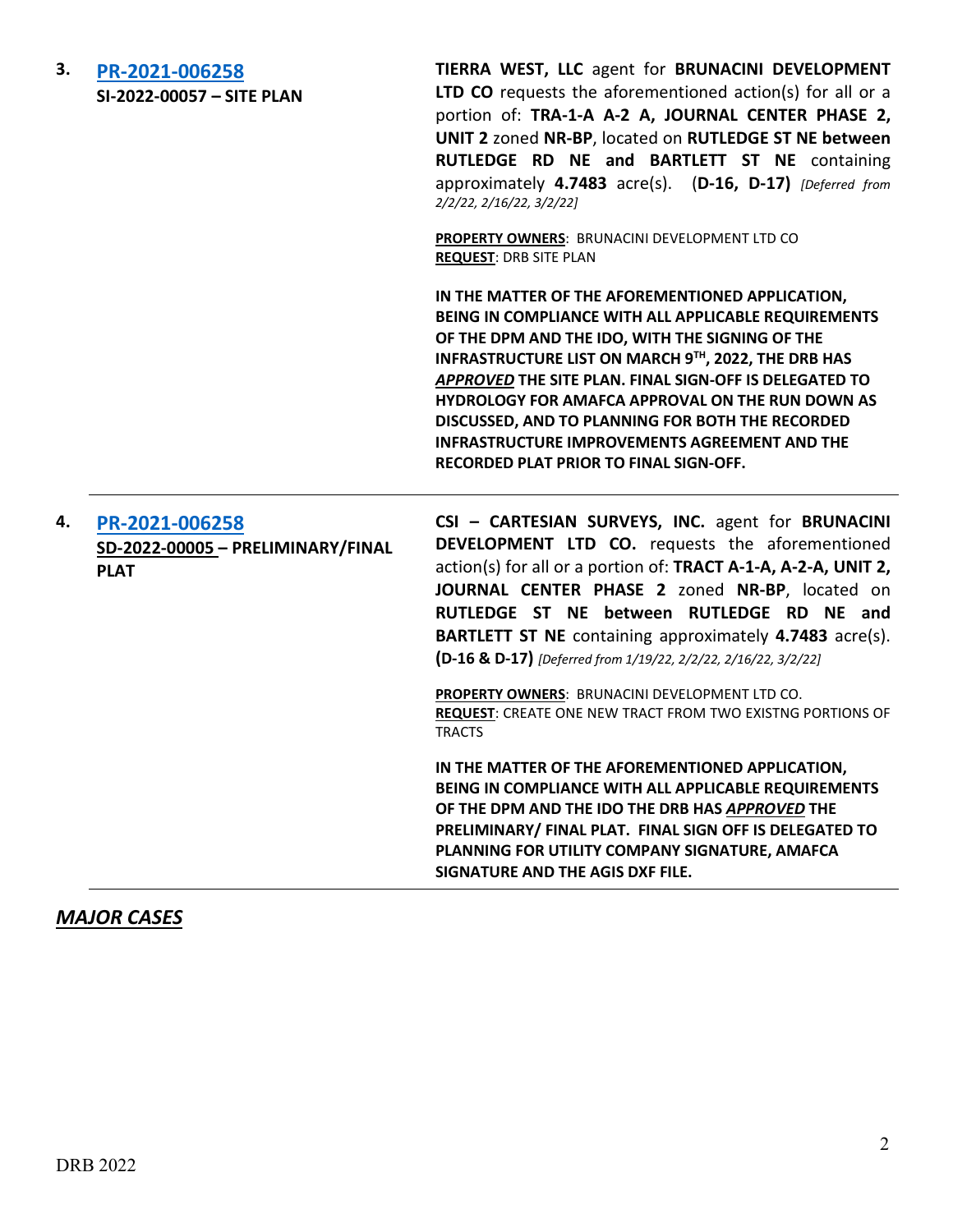| 5. | PR-2019-002042<br>SD-2022-00020 - PRELIMINARY PLAT                          | CSI - CARTESIAN SURVEY'S INC. agent for SOLARE<br><b>COLLEGIATE FOUNDATION</b> requests the aforementioned<br>action(s) for all or a portion of: 12-B-1-A and 12-B-1-B, EL<br>RANCHO GRANDE 1 zoned MX-M, located at 8801 GIBSON<br>BLVD SW between 98TH ST SW and BARBADOS AVE SW<br>containing approximately 10.9989 acre(s). (M-9)<br>PROPERTY OWNERS: SOLARE COLLEGIATE FOUNDATION<br><b>REQUEST: MAJOR PRELIMINARY PLAT</b><br>DEFERRED TO MARCH 30TH, 2022. |
|----|-----------------------------------------------------------------------------|-------------------------------------------------------------------------------------------------------------------------------------------------------------------------------------------------------------------------------------------------------------------------------------------------------------------------------------------------------------------------------------------------------------------------------------------------------------------|
| 6. | PR-2022-006497<br><b>SD-2022-00022 - VACATION OF</b><br><b>RIGHT-OF-WAY</b> | <b>CONSENSUS PLANNING INC./JACQUELINE FISHMAN agent</b><br>for LEGACY DEVELOPMENT & MANAGEMENT LLC requests<br>the aforementioned action(s) for all or a portion of: LOT 2                                                                                                                                                                                                                                                                                        |
|    |                                                                             | BLOCK 4B, SUNPORT PARK zoned NR-BP, located on 1500<br>SUNPORT PL SE between SUNPORT PLACE and SUNPORT<br>BLVD containing approximately 0.3598 acre(s). (M-15)                                                                                                                                                                                                                                                                                                    |
|    |                                                                             | PROPERTY OWNERS: AIRPORT HOSPITALITY LLC C/O LEGACY<br><b>HOSPITALITY LLC</b><br><b>REQUEST: VACATION OF 15,672 PORTION OF SUNPORT BLVD RIGHT OF</b><br><b>WAY</b>                                                                                                                                                                                                                                                                                                |
|    |                                                                             | DEFERRED TO MAY 11TH, 2022.                                                                                                                                                                                                                                                                                                                                                                                                                                       |
| 7. | PR-2022-006497                                                              | CONSENSUS PLANNING INC. agent for FAIZEL KASSAM                                                                                                                                                                                                                                                                                                                                                                                                                   |
|    | SI-2022-00124 - SITE PLAN                                                   | requests the aforementioned action(s) for all or a portion<br>of LOT 2 BLOCK 4B, SUNPORT PARK SUBDIVISION, zoned<br>NR-BP, located on 1500 SUNPORT PL NE containing<br>approximately 1.2115 acre(s). (M-15) [Deferred from 2/9/22]                                                                                                                                                                                                                                |
|    |                                                                             | PROPERTY OWNERS AIRPORT HOSPITALITY LLC C/O LEGACY<br><b>HOSPITALITY LLC</b><br><b>REQUEST: SITE PLAN for HOTEL DEVELOPMENT</b>                                                                                                                                                                                                                                                                                                                                   |
|    |                                                                             | DEFERRED TO MAY 11™, 2022.                                                                                                                                                                                                                                                                                                                                                                                                                                        |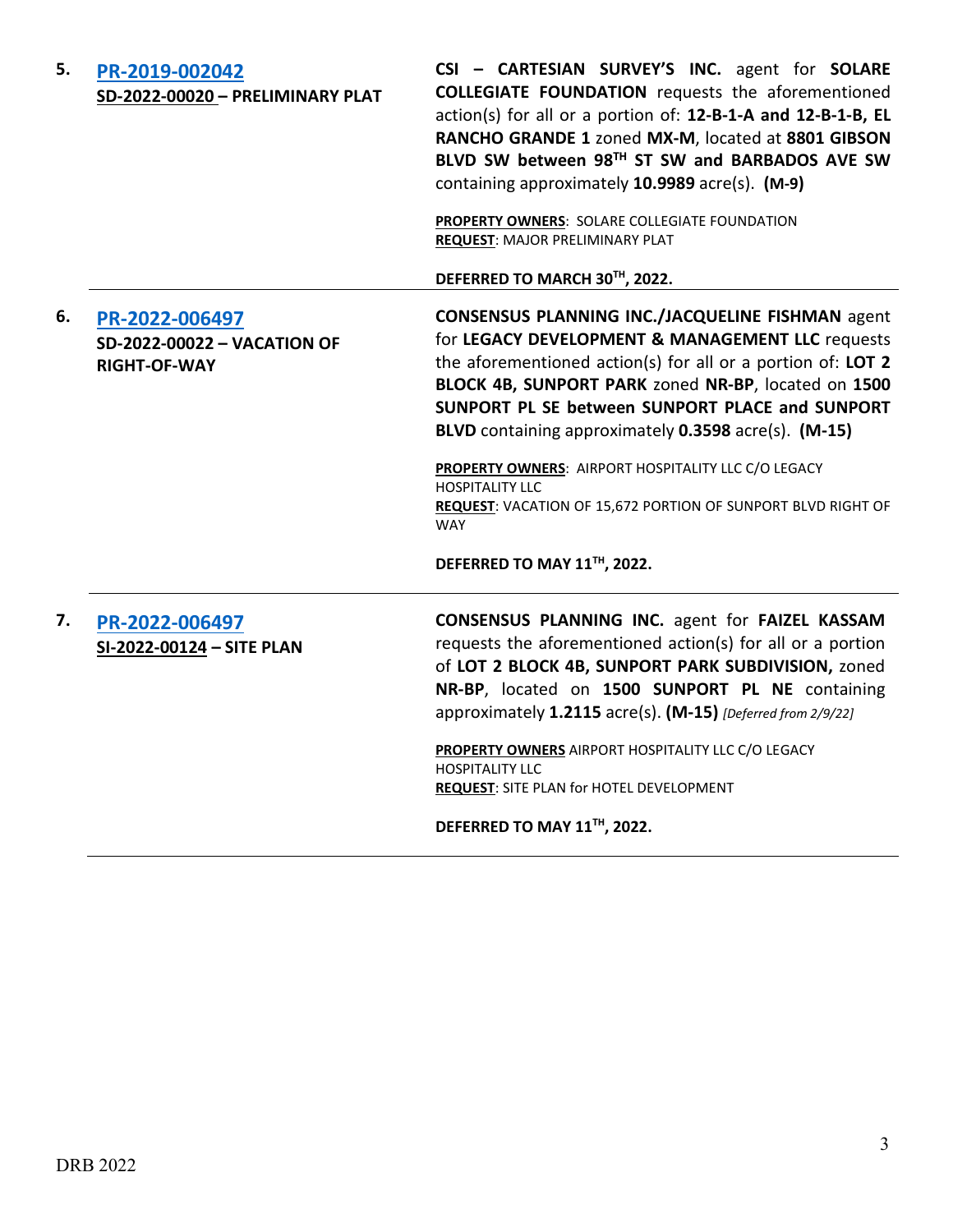| 8.  | PR-2021-005984<br>SD-2022-00014 - VACATION OF<br><b>RIGHT OF WAY</b> | JAG PLANNING & ZONING, LLC/JUANITA GARCIA agent for<br>VICTOR WUAMETT/HERREN-OPHIR requests the aforeme-<br>ntioned action(s) for all or a portion of: LOT B-1, LOT A-1 &<br>LOT 11 BLOCK 9, RIDGE PARK ADDITION zoned MX-L,<br>located at 2109-2111 SAN MATEO BLVD NE between<br><b>INDIAN SCHOOL NE and HAINES NE containing approx-</b><br>imately 0.4017 acre(s). (J-17)<br>PROPERTY OWNERS: HERRIN-OPHIR LLC                                                                                                                                                                                                                                                                                                                   |
|-----|----------------------------------------------------------------------|-------------------------------------------------------------------------------------------------------------------------------------------------------------------------------------------------------------------------------------------------------------------------------------------------------------------------------------------------------------------------------------------------------------------------------------------------------------------------------------------------------------------------------------------------------------------------------------------------------------------------------------------------------------------------------------------------------------------------------------|
|     |                                                                      | REQUEST: VACATE A PORTION OF SAN MATEO BOULEVARD                                                                                                                                                                                                                                                                                                                                                                                                                                                                                                                                                                                                                                                                                    |
|     |                                                                      | DEFERRED TO MARCH 30TH, 2022.                                                                                                                                                                                                                                                                                                                                                                                                                                                                                                                                                                                                                                                                                                       |
| 9.  | PR-2021-005628 IDO 2020<br>SD-2021-00214 - PRELIMINARY PLAT          | <b>BOHANNAN HUSTON INC. agent for MDS INVESTMENTS,</b><br>LLC requests the aforementioned action(s) for all or a<br>portion of: TRACT A-1-A-1-A, MESA DEL SOL INNOVATION<br>PARK zoned PC, located on UNIVERSITY BLVD SE between<br><b>STRYKER</b><br><b>RD</b><br><b>UNIVERSITY</b><br>and<br><b>BLVD</b><br>containing<br>approximately 1598.6338 acre(s). (R-14, S-14-17, T-15-<br>17) [Deferred from 11/17/21, 12/8/21, 12/15/21, 1/5/22, 1/12/22, 2/2/22,<br>2/9/22, 3/2/22<br><b>PROPERTY OWNERS: MDS INVESTMENTS, LLC</b><br>REQUEST: PRELIMINARY PLAT AND BULK LAND PLAT FOR FUTURE<br>TRACT N AND THE RE-PLAT OF TRACT A-1-A1-A TO DEDICATE RIGHT OF<br>WAY FOR MESA DEL SOL TOWN CENTER.<br>DEFERRED TO MARCH 16TH, 2022. |
|     |                                                                      |                                                                                                                                                                                                                                                                                                                                                                                                                                                                                                                                                                                                                                                                                                                                     |
| 10. | PR-2021-006336<br><u>SI-2021-02091</u> – SITE PLAN                   | TIERRA WEST, LLC - VINCE CARRICA agent for DENNIS<br><b>ROMERO</b> requests the aforementioned action(s) for all or a<br>portion of: LOT 1, BLOCK 3 TOWN OF ATRISCO GRANT<br>zoned NR-BP, located on 10320 CENTRAL AVE SW between<br><b>CENTRAL AVE</b><br>and<br><b>SUNSET</b><br><b>GARDENS</b><br>containing<br>approximately 4.0 $\arccos 0$ . (L-08) [Deferred from 1/5/22, 1/19/22,<br>1/26/22, 3/2/22                                                                                                                                                                                                                                                                                                                        |
|     |                                                                      | PROPERTY OWNERS: DENNIS ROMERO<br><b>REQUEST: DRB SITE PLAN FOR SELF STORAGE FACILITY</b>                                                                                                                                                                                                                                                                                                                                                                                                                                                                                                                                                                                                                                           |
|     |                                                                      | DEFERRED TO MARCH 30TH, 2022.                                                                                                                                                                                                                                                                                                                                                                                                                                                                                                                                                                                                                                                                                                       |

# *MINOR CASES*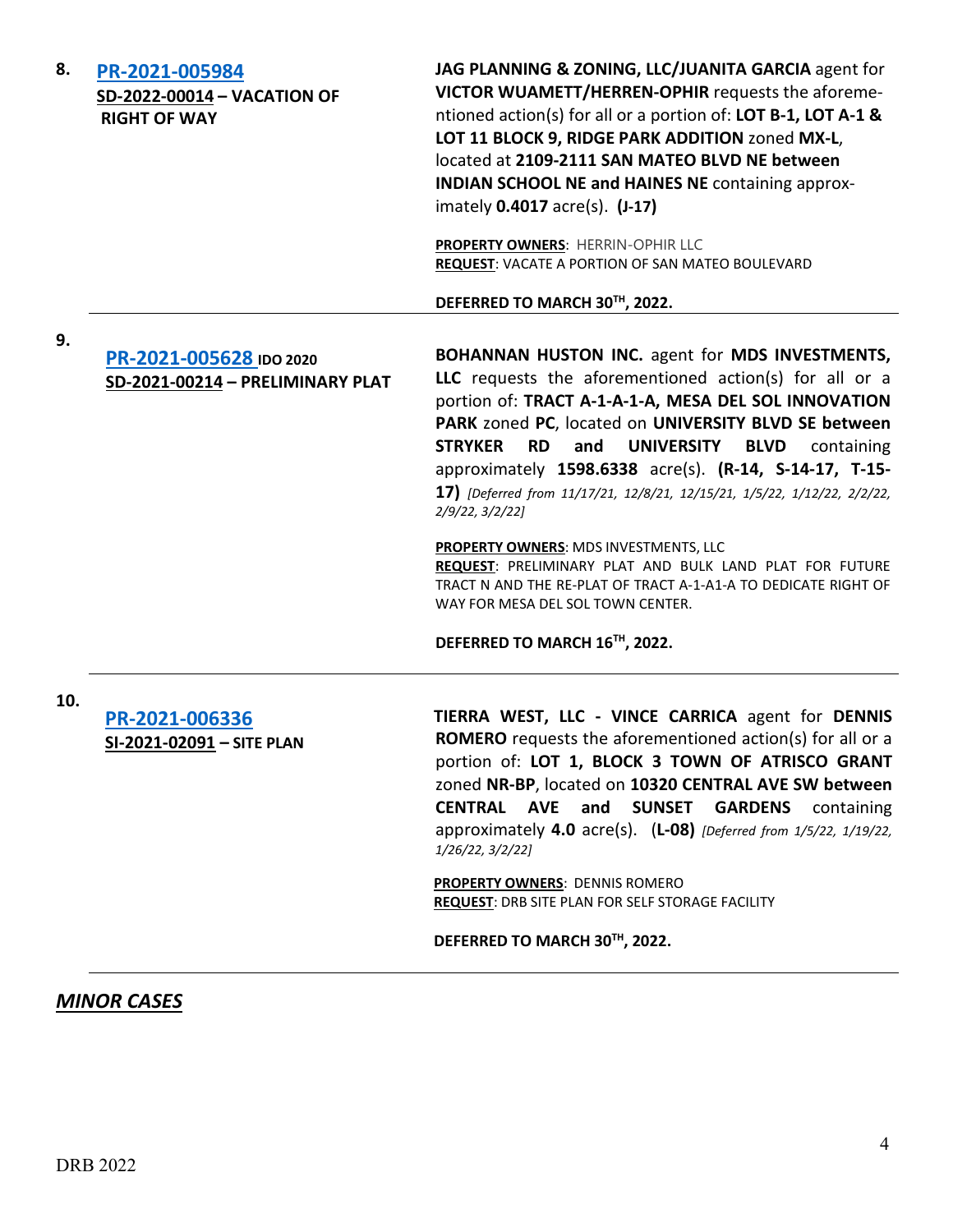| 11. | PR-2019-003092<br>SD-2022-00009 - PRELIMINARY/FINAL<br><b>PLAT</b> | TIERRA WEST, LLC agent for SWCW LLC requests the<br>aforementioned action(s) for all or a portion of: LOT 9-A<br>REPLAT OF LOTS 9 & 10, BLOCK 32, RIDGECREST ADDITION<br>zoned MX-M, located at 1425 SAN MATEO BLVD between<br>MATEO BLVD and GIBSON BLVD containing<br>SAN<br>approximately.28 acre(s). $(L-17)$ [Deferred from 2/2/22, 2/16/22,<br>3/2/221 |
|-----|--------------------------------------------------------------------|--------------------------------------------------------------------------------------------------------------------------------------------------------------------------------------------------------------------------------------------------------------------------------------------------------------------------------------------------------------|
|     |                                                                    | <b>PROPERTY OWNERS: SWCW LLC</b><br>REQUEST: MINOR PRELIMINARY/FINAL PLAT REVIEW                                                                                                                                                                                                                                                                             |

### **DEFERRED TO MARCH 30TH, 2022.**

### **12. [PR-2019-002663](http://data.cabq.gov/government/planning/DRB/PR-2019-002663/DRB%20Submittals/) (1009082) SD-2020-00193 – PRELIMINARY/FINAL PLAT VA-2020-00377 - WAIVER TO IDO** *(Sketch Plat 8/12/20)*

**CONSENSUS PLANNING INC. agent(s) for GROUP II U26 VC, LLC** requests the aforementioned action(s) for all or a portion of: **TRACT 1 BLOCK 2 UNIT 26, VOLCANO CLIFFS SUBDIVISION**, zoned **MX-L** located on **KIMMICK DR NW between PASEO DEL NORTE and ROSA PARKS RD NW**, containing approximately **15.7217** acre(s). **(C-11)** *[Deferred from 12/2/20, 1/13/21, 6/9/21, 12/8/21]*

**PROPERTY OWNERS:** GROUP II U26 VC, LLC

**REQUEST:** MINOR SUBDIVISON PLAT TO SPLIT LOT TO MATCH EPC APPROVED ZONE BOUNDARY. BULK LAND WAIVER TO DEFER INFRASTRUCTURE TO FUTURE PLATTING/SITE PLAN ACTIONS.

**DEFERRED TO JULY 13TH, 2022.**

### **13. [PR-2022-006500](http://data.cabq.gov/government/planning/DRB/PR-2022-006500/DRB%20Submittals/PR-2022-006500_March_9_2022%20(P&F)/) SD–2022-00032 – PREIMINARY/FINAL PLAT**

**COMMUNITY SCIENCES CORPORATION** agent for **CARLO ZAMORA** requests the aforementioned action(s) for all or a portion of: **LOT 17-A TRACT A BLOCK 7 UNIT 5, VOLCANO CLIFFS** zoned **R-1D**, located at **8001 SHIPROCK CT NW between KIBO DR NW and RIMROCK DR NW** containing approximately **0.4828** acre(s). **(E-10)**

**PROPERTY OWNERS**: ZAMORA CARLOS A **REQUEST**: COMBINE TWO LOTS INTO ONE NEW LOT

**IN THE MATTER OF THE AFOREMENTIONED APPLICATION, BEING IN COMPLIANCE WITH ALL APPLICABLE REQUIREMENTS OF THE DPM AND THE IDO, THE DRB HAS** *APPROVED* **THE PRELIMINARY/ FINAL PLAT. FINAL SIGN OFF IS DELEGATED TO HYDROLOGY FOR INDICATION THAT SHIPROCK COURT IS TO BE SHOWN ON TRACT A, AND TO PLANNING FOR PLAT REVISION TO REFERENCE THE 45 FOOT BUFFER ADJACENT TO OPEN SPACE AS INDICATED BY PARKS AND RECREATION, FOR UTILITY COMPANY SIGNATURE, AMAFCA SIGNATURE, THE AGIS DXF FILE AND FOR THE PROJECT AND APPLICATION NUMBERS TO BE ADDED TO THE PLAT.**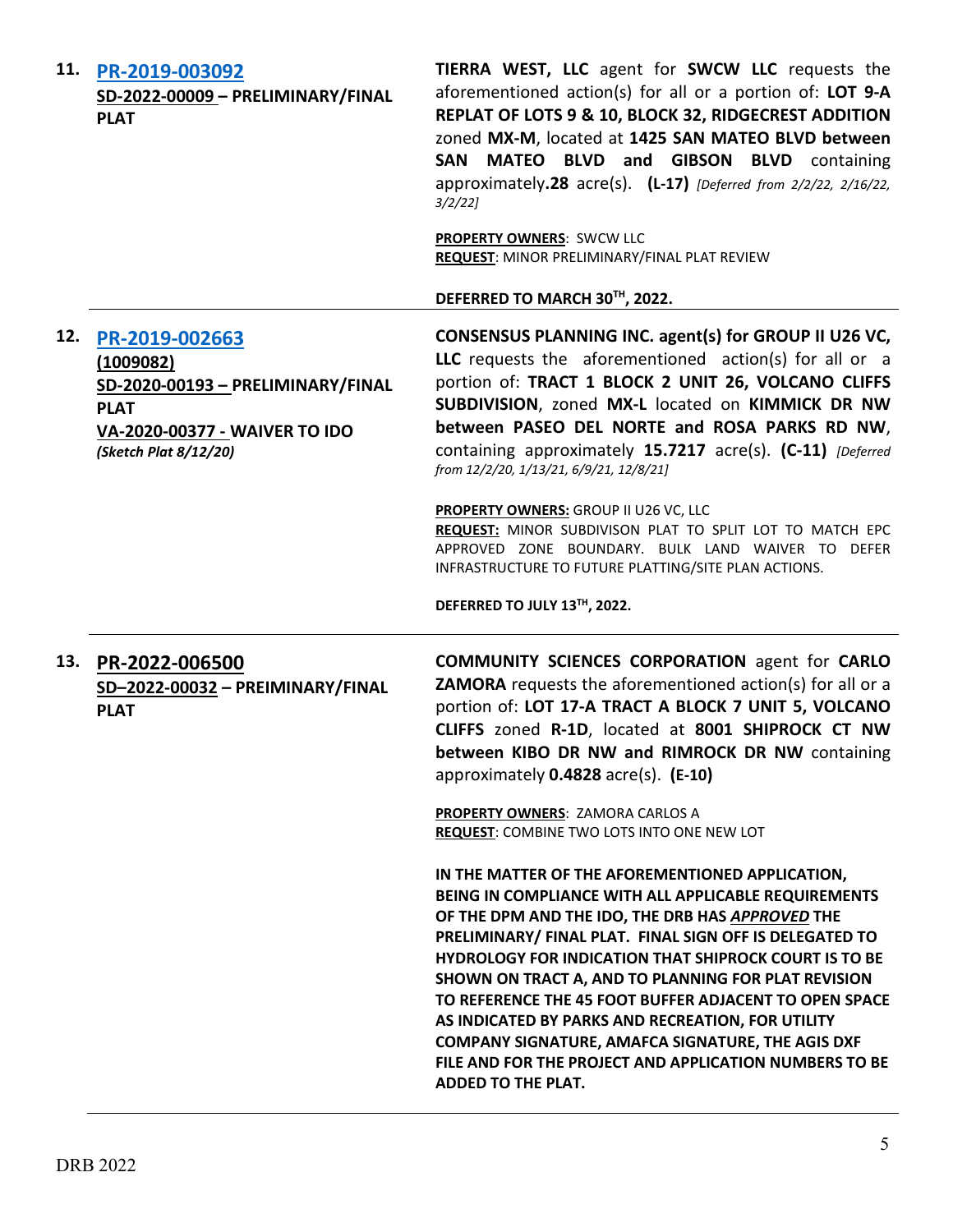| 14. | PR-2021-006287<br>(AKA: PR-2021-006297)<br>SD-2022-00039 - PRELIMINARY/FINAL<br><b>PLAT</b>              | <b>COMMUNITY SCIENCES CORPORATION agent for RACHEL</b><br>MATTHEW DEVELOPMENT CORPORATION & THE SANTA<br><b>BARBARA HOMEOWNERS ASSOCIATION/ELISA CARDENAS</b><br>requests the aforementioned action(s) for all or a portion<br>of: LOT 2 BLOCK 16, SANTA BARBARA SUBDIVISION zoned<br>R-T, located at 7300 SANTA BARBARA RD near RANCHO DE<br>PALOMAS RD NE containing approximately 0.4784 acre(s).<br>$(D-16)$ |
|-----|----------------------------------------------------------------------------------------------------------|------------------------------------------------------------------------------------------------------------------------------------------------------------------------------------------------------------------------------------------------------------------------------------------------------------------------------------------------------------------------------------------------------------------|
|     |                                                                                                          | PROPERTY OWNERS: SANTA BARBARA HOMEOWNERS ASSOCIATION<br><b>REQUEST: SUBDIVIDE ONE LOT INTO FOUR LOTS</b>                                                                                                                                                                                                                                                                                                        |
|     |                                                                                                          | DEFERRED TO APRIL 6TH, 2022.                                                                                                                                                                                                                                                                                                                                                                                     |
| 15. | PR-2018-001345<br>SD-2022-00033 - EXTENSION OF<br><b>INFRASTRUCTURE IMPROVEMENTS</b><br><b>AGREEMENT</b> | HUITT-ZOLLARS, INC. agent for DBG PROPERTIES, LLC<br>requests the aforementioned action(s) for all or a portion<br>of: TRACT RR3A1, PLAT FOR WESTLAND SOUTH zoned R-<br>ML, located at 10001 CEJA VISTA RD between DENNIS<br>CHAVEZ BLVD. and 98 <sup>TH</sup> ST containing approximately 5.4<br>$\arccos 0$ . (P-09)                                                                                           |
|     |                                                                                                          | <b>PROPERTY OWNERS: DBG PROPERTIES, LLC</b><br>REQUEST: EXTENSION OF INFRASTRUCTURE IMPROVEMENTS<br>AGREEMENT, PROCEDURE B FOR SENIOR LIVING APARTMENTS AT CEJA<br><b>VISTA</b>                                                                                                                                                                                                                                  |
|     |                                                                                                          | IN THE MATTER OF THE AFOREMENTIONED APPLICATION,<br>BEING IN COMPLIANCE WITH ALL APPLICABLE REQUIREMENTS<br>OF THE DPM AND THE IDO, THE DRB HAS APPROVED A TWO-<br>YEAR EXTENSION OF THE SUBDIVISION IMPROVEMENTS<br><b>AGREEMENT.</b>                                                                                                                                                                           |
| 16. | PR-2021-005089<br>SD-2022-00037 - PRELIMINARY/FINAL<br><b>PLAT</b>                                       | <b>SUPREME INVESTMENTS, LLC</b> requests the aforementioned<br>action(s) for all or a portion of: LOT 2, PLAT OF FAITH<br>ADDITION zoned MX-T, located at 4700 EUBANK BLVD NW<br>between OSUNA RD. and LAGRIMA DE ORO RD containing<br>approximately 2.3467 acre(s). (F-21)                                                                                                                                      |
|     |                                                                                                          | PROPERTY OWNERS: LUCERO STEVE & HOPE<br><b>REQUEST:</b> SUBDIVIDE EXISTING PARCEL INTO TWO TRACTS                                                                                                                                                                                                                                                                                                                |
|     |                                                                                                          | DEFERRED TO MARCH 30TH, 2022.                                                                                                                                                                                                                                                                                                                                                                                    |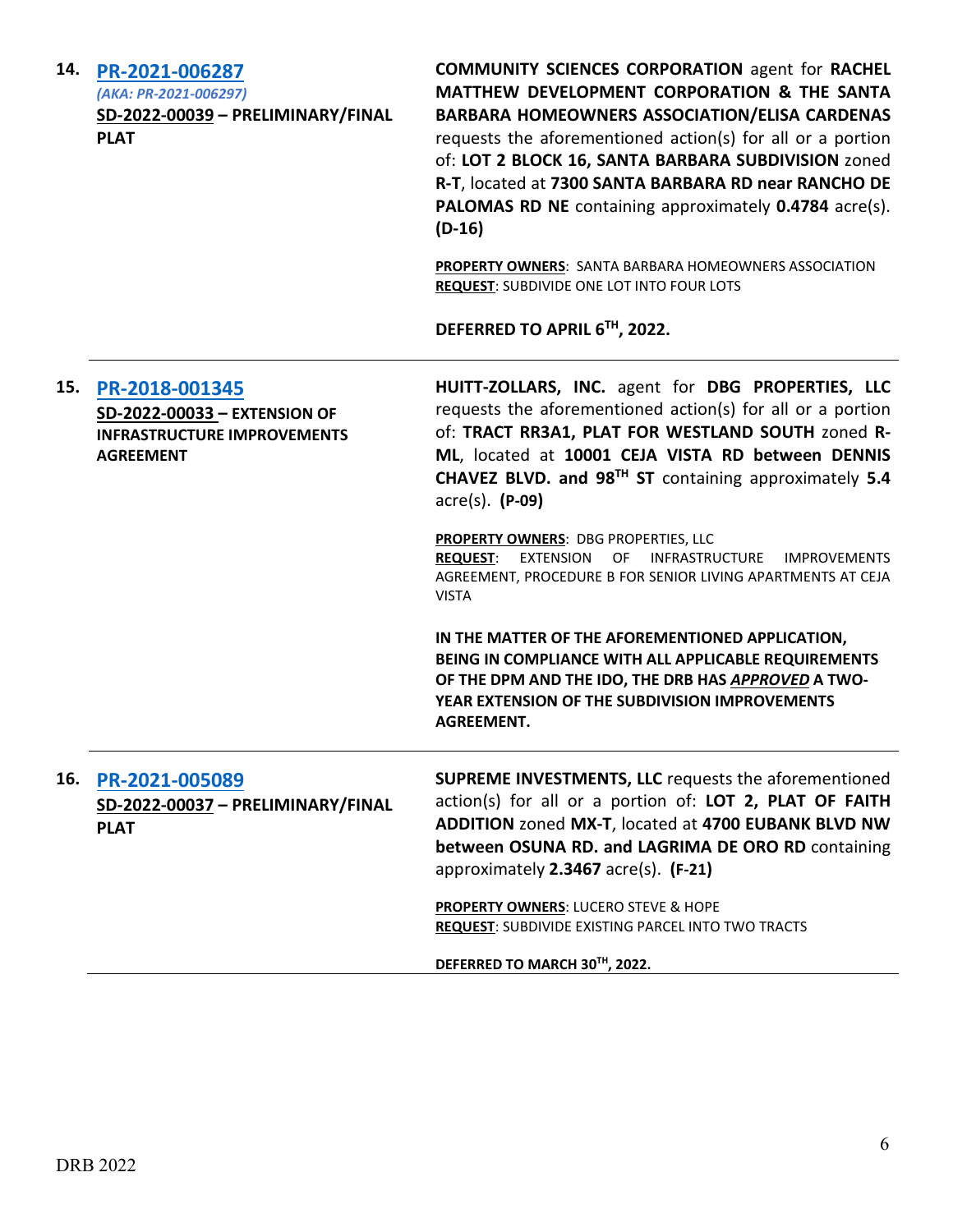| 17. | PR-2018-001695<br>SD-2022-00038 - EXTENSION OF<br><b>INFRASRUCTURE IMPROVEMENTS</b><br><b>AGREEMENT</b> | MICHAEL MONTOYA/NOVUS PROPERTIES LLC M requests<br>the aforementioned action(s) for all or a portion of: TRACTS<br>A THRU I zoned X, located on PASEO DEL NORTE between<br>EAGLE RANCH and RICHLAND HILLS NW containing<br>approximately 39.074 acre(s). (C-12)                                                                                                                                                                      |
|-----|---------------------------------------------------------------------------------------------------------|--------------------------------------------------------------------------------------------------------------------------------------------------------------------------------------------------------------------------------------------------------------------------------------------------------------------------------------------------------------------------------------------------------------------------------------|
|     |                                                                                                         | <b>PROPERTY OWNERS: X</b><br><b>EXTENSION</b><br><b>REQUEST:</b><br>OF.<br>INFRASRUCTURE<br><b>IMPROVEMENTS</b><br><b>AGREEMENT</b>                                                                                                                                                                                                                                                                                                  |
|     |                                                                                                         | IN THE MATTER OF THE AFOREMENTIONED APPLICATION,<br>BEING IN COMPLIANCE WITH ALL APPLICABLE REQUIREMENTS<br>OF THE DPM AND THE IDO, THE DRB HAS APPROVED A ONE-<br>YEAR EXTENSION OF THE SUBDIVISION IMPROVEMENTS<br><b>AGREEMENT.</b>                                                                                                                                                                                               |
| 18. | PR-2021-006255<br>SD-2022-00016-PRELIMINARY/FINAL<br><b>PLAT</b><br>VA-2022-00038 - SIDEWALK WAIVER     | CSI - CARTESIAN SURVEYS, INC. agent for HOMEWISE, INC.<br>requests the aforementioned action(s) for all or a portion<br>of: LOT 1, BLOCK 1, APODACA & SEDILLO ADDITION zoned<br>MX-T, located at 1400 8TH ST SW between LEWIS AVENUE<br>SW and BELL AVE SW containing approximately 0.0849<br>$\text{acre}(s)$ . (L-14) [Deferred from 2/16/22]                                                                                      |
|     |                                                                                                         | <b>PROPERTY OWNERS: HOMEWISE INC</b><br>REQUEST: CREATE 2 NEW LOTS FROM 1 EXISTING LOT, SIDEWALK<br>WAIVER AND ADMINSTRATIVE DECISION OF RIGHT-OF-WAY WIDTH                                                                                                                                                                                                                                                                          |
|     |                                                                                                         | IN THE MATTER OF THE AFOREMENTIONED APPLICATION,<br>BEING IN COMPLIANCE WITH ALL APPLICABLE REQUIREMENTS<br>OF THE DPM AND THE IDO, THE DRB HAS APPROVED THE<br>SIDEWALK WAIVER AS SHOWN ON EXHIBIT IN THE PLANNING<br>FILE.                                                                                                                                                                                                         |
|     |                                                                                                         | IN THE MATTER OF THE AFOREMENTIONED APPLICATION,<br>BEING IN COMPLIANCE WITH ALL APPLICABLE REQUIREMENTS<br>OF THE DPM AND THE IDO, THE DRB HAS APPROVED THE<br>PRELIMINARY/ FINAL PLAT. FINAL SIGN OFF IS DELEGATED TO<br>THE WATER AUTHORITY FOR COMPLETION OF TAPPING<br>PERMIT, THE ESTABLISHMENT OF SEPARATE ACCOUNTS AND<br>FOR NECESSARY EASEMENTS AS DISCUSSED, AND TO PLANNING<br>FOR THE AGIS DXF FILE AND FINAL SIGN-OFF. |

# *SKETCH PLATS*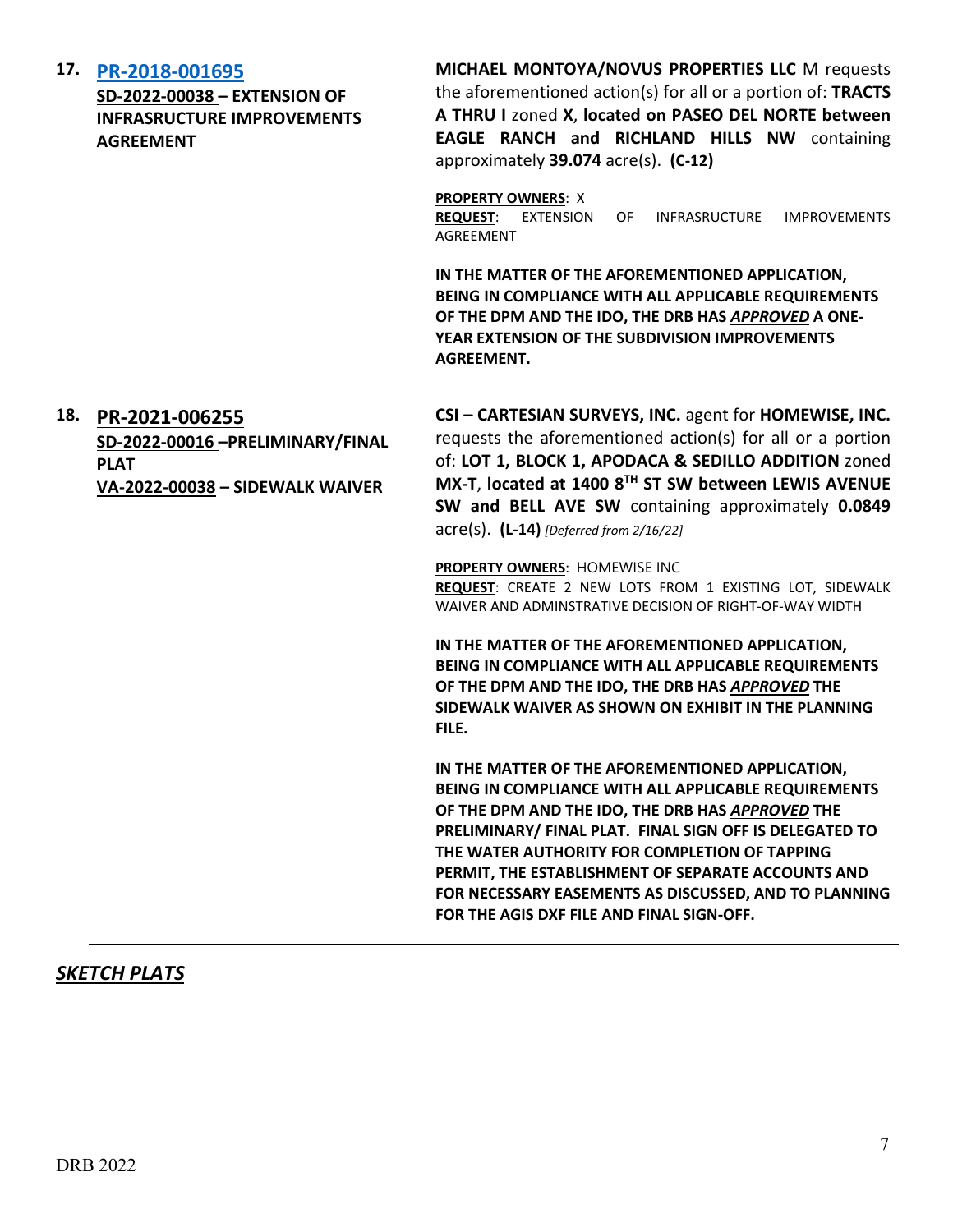| 19. | PR-2022-006673<br>PS-2022-00033 - SKETCH PLAT | CSI - CARTESIAN SURVEY'S INC. agent for GBN HOLDINGS<br>LLC requests the aforementioned action(s) for all or a<br>portion of: TRACT 1-A BOCK 101, BRENTWOOD HILLS<br>SUBDIVISION zoned MX-M, located at 2600 JUAN TABLO<br>BLVD NE between LEXINGTON AVE NE and CANDELARIA<br>RD NE containing approximately 1.8022 acre(s). (H-22)<br>PROPERTY OWNERS: TAYLOR GREGORY L & TAYLOR LEMAN JR<br>REQUEST: CREATE 2 NEW TRACTS FROM 1 EXISTING TRACT |
|-----|-----------------------------------------------|--------------------------------------------------------------------------------------------------------------------------------------------------------------------------------------------------------------------------------------------------------------------------------------------------------------------------------------------------------------------------------------------------------------------------------------------------|
|     |                                               | THE SKETCH PLAT WAS REVIEWED AND COMMENTS PROVIDED.                                                                                                                                                                                                                                                                                                                                                                                              |
| 20. | PR-2022-006674<br>PS-2022-00034 - SKETCH PLAT | <b>HOLLY ARROYO</b> requests the aforementioned action(s) for<br>all or a portion of: LOTS 16 AND 17 LAND OF RAYMOND<br>ORTIZ zoned R-A, located at 1825 PATRICK PLACE NW<br>between GUADALUPE TR and RIO GRANDE containing<br>approximately 0.32 acre(s). (F-13)                                                                                                                                                                                |
|     |                                               | <b>PROPERTY OWNERS: CHAVEZ JOSEPHINE</b><br><b>REQUEST: LOT LINE ADJUSTMENT, VARIANCE REQUESTS</b>                                                                                                                                                                                                                                                                                                                                               |
|     |                                               | THE SKETCH PLAT WAS REVIEWED AND COMMENTS PROVIDED.                                                                                                                                                                                                                                                                                                                                                                                              |
| 21. | PR-2019-003030<br>PS-2022-00035 - SKETCH PLAT | ARCH + PLAN LAND USE CONSULTANTS LLC agent for NEW<br><b>COMPANY</b><br><b>MEXICO</b><br><b>STEEL</b><br>INC.<br>requests<br>the<br>aforementioned action(s) for all or a portion of: LOTS 17-24<br>& lots 41 - 48, BLOCK 6, FRANCISCAN ADDITION zoned NR-<br>LM, located at 1916 2ND ST NW between INDIAN SCHOOL<br>RD containing approximately 1.33 acre(s). (H-14)                                                                            |
|     |                                               | PROPERTY OWNERS: NEW MEXICO STEEL CO INC<br><b>REQUEST</b> : LOT CONSOLIDATION FOR 16B LOTS & PREVIOUSLY VACATED<br>ALLEY INTO ONE LOT                                                                                                                                                                                                                                                                                                           |
|     |                                               | THE SKETCH PLAT WAS REVIEWED AND COMMENTS PROVIDED.                                                                                                                                                                                                                                                                                                                                                                                              |
| 22. | PR-2019-002651<br>PS-2022-00036 - SKETCH PLAT | ARCH + PLAN LAND USE CONSULTANTS LLC agent for R & B<br>LLC requests the aforementioned action(s) for all or a<br>portion of: PARCEL 2A, SUNPORT PARK zoned NR-BP,<br>located at 1501 AIRCRAFT SE between I-25 and<br>UNIVERSITY BLVD containing approximately 48.6595<br>$\text{acre}(s)$ . (M-15)                                                                                                                                              |
|     |                                               | <b>PROPERTY OWNERS: R &amp; B LLC</b><br><b>REQUEST: CREATE 2 LOTS FROM 1 EXISTING LOT</b>                                                                                                                                                                                                                                                                                                                                                       |
|     |                                               | THE SKETCH PLAT WAS REVIEWED AND COMMENTS PROVIDED.                                                                                                                                                                                                                                                                                                                                                                                              |